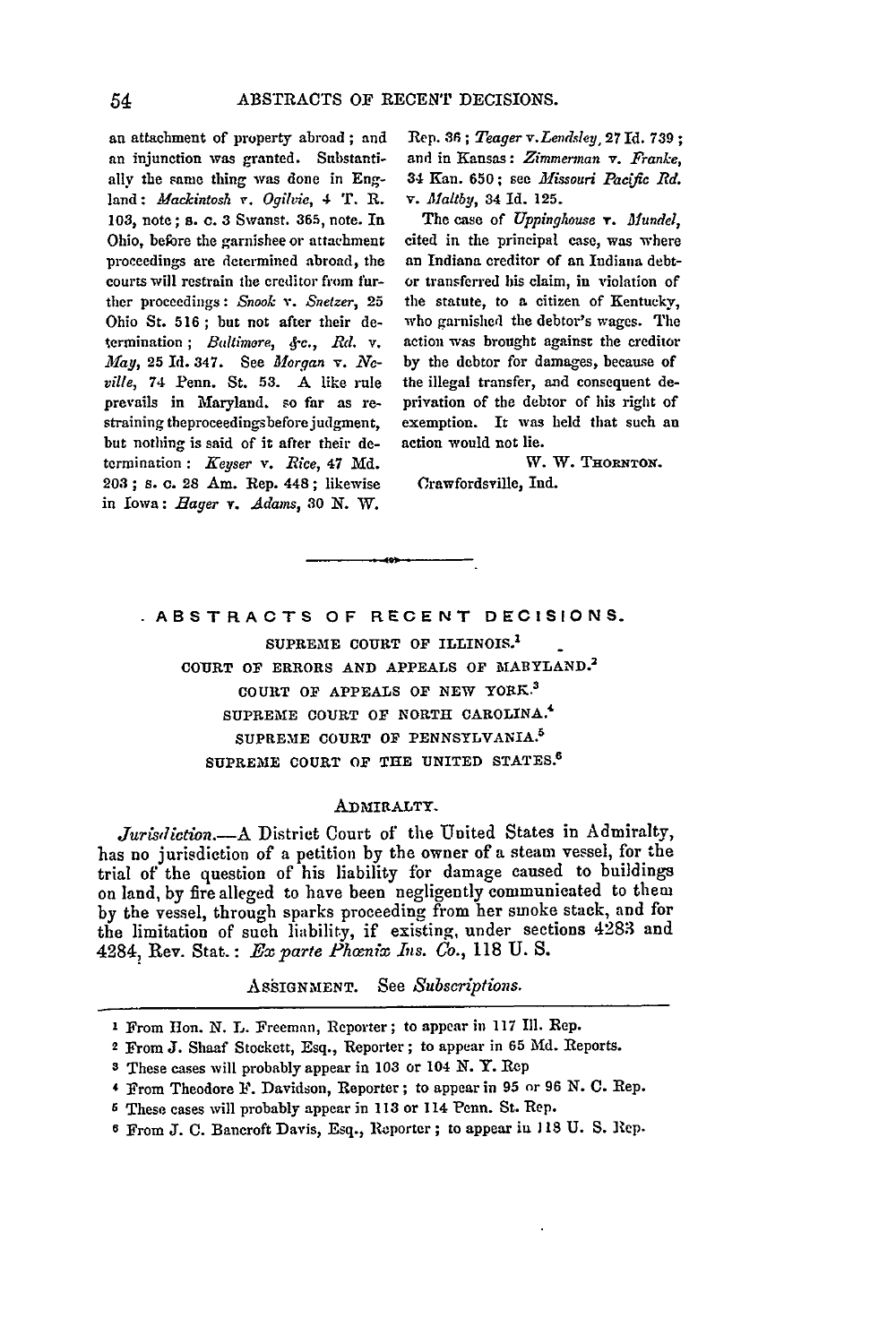### BANKS.

Assessments-Increase of *Capital-Payment by Mistake.*-In September, 1881, A. held thirty shares of stock in a national bank whose capital was 8500,000, with a right to increase it to \$1,000.000. In that month the directors voted to increase the capital to \$1,000,000, the persons then holding stock to have the right to take new stock at par in equal amounts to that then held by them. A. then subscribed for thirty additional shares, paid for it three days later, and subsequently took out a certificate of stock for it. The amount of increased capital subscribed and paid for was \$461,300, instead of \$500,000, but A. had no knowledge of this deficiency until after the payment of said subscription, and of the assessment hereinafter referred to. On the 18th November 1881, the bank became insolvent, and an examiner was placed in charge of it by the comptroller of the currency. In December 1881, the directors cancelled the increase of stock above said sum of \$461,300, and requested the comptroller to issue a certificate for the increase as so reduced, which he did. No vote of the stockholders was taken either on the increase or decrease. The comptroller then, under section **5205** Rev. Stat., called upon the bank for an assessment of 100 per centum on the holders of stock, to pay the deficiency in the capital stock. In January 1882, the annual meeting of the stockholders was held, at which it was voted to levy the assessment so called for, whereupon the comp. troller permitted the directors to resume the control of the bank. A., being notified of this assessment, paid the amount assessed upon his sixty shares, upon being assured **by** one of the directors of the bank that there would be no other assessment. On the twentieth day of the following May the bank ceased to do business, and the directors thereupon voted to go into liquidation. The comptroller then appointed a receiver of the bank. In November 1882, the comptroller, under Rev. Stat., section 5151, made an assessment on the shareholders of 100 per cent. of the stock held by them respectively. A. declining to pay, the receiver brought an action at law against him to recover that amount on the sixty shares standing in his name. A. thereupon filed a bill in equity to restrain the prosecution of the action. *Eeld,* **1.** That the increase of the capital stock of the company to **\$961,300** was valid. 2. That this increase was binding on A. to the extent to which he paid for and received certificates of increased stock. 3. That the payments made in January 1882, could not be applied, either at law or in equity, to the discharge of the assessments made by the comptroller in the final liquidation of the bank. 4. That the payment was not made by A. under a mistake against which equity can relieve him: *Delano v. Butler,* 118 U.S.

Liability of Stockholders.—Equity Jurisdiction.—Individual Liabil $ity$ . Where the charter of a banking corporation makes its stockholders individually liable to the amount of the stock held by them, respectively, to depositors and other creditors of the bank, for any losses they may sustain, such liability is a common fund for the security of creditors, and a court of equity, aside from the ground of discovery, will have jurisdiction of a bill by a creditor, for himself and others, to enforce such liability, and control the fund thus raised for their benefit, and distribute the same ratably among them, the remedy at law in such case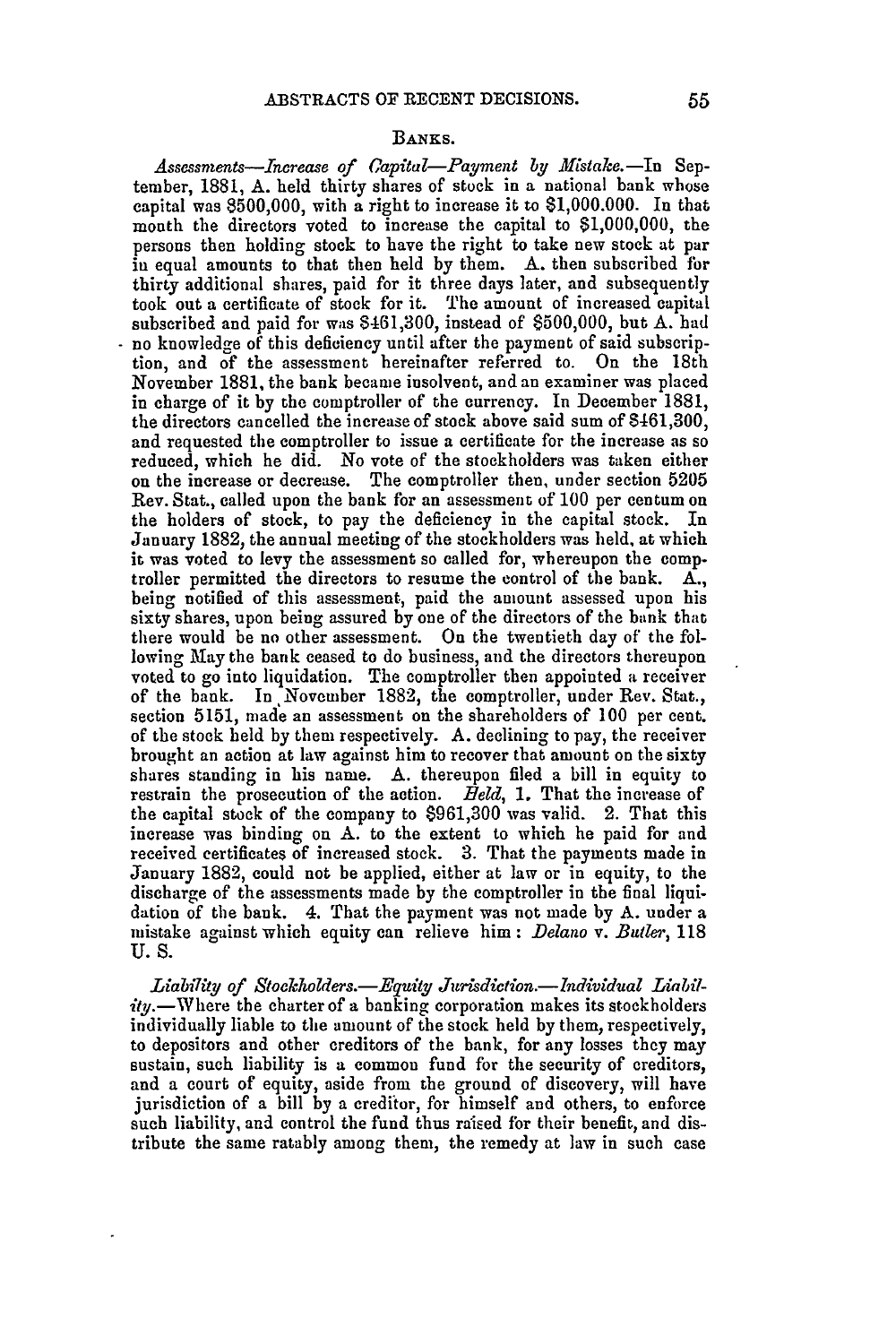being inadequate without the bringing of a multiplicity of suits. Queenan v. *Palmer,* 117 **111.**

A bank charter provided that the stockholders should *"be* responsible, in their individual property; in an amount equal to the amount of stock held by them, respectively, to make good losses to the depositors or others **:"** *Held,* that the individual liability was not in the nature of a penalty, and therefore enforceable only in a court of law, but was primary, and subject to the demands of depositors and other creditors, equally with the assets of the bank. *1d.*

A charter or statute making the stockholders of a corporation individually responsible in an amount equal to their stock, " to make good losses to depositors or others," will be construed to make the stockhoiders liable to all creditors who may suffer from the default or failure of the corporation to pay its indebtedness. The total or partial insolvency of the corporation, and its neglect to pay, is a loss to the creditor, in the sense of that word as used in the statute. Besides, the words, " to make good all losses," are equivalent to the words, " to make good all deposits," and mean, " to protect depositors against losses." *Id.*

*Principal and Surety-llegal Deposit with Bank of State Funds-*Liability of Sureties of the Bank.—A., a state treasurer, deposited with B., a bank, a certain sum of the state funds; B. executing a bond, with **0.** and others as sureties, for the return of the money on demand. B. afterwards became insolvent, and **A.** brought suit against the sureties to recover the sum on deposit with B. *Held*, that he was entitled to recover. The bank having received the state's money, whether honestly or by fraud, the sureties were bound to make the loss good: *Harbison v. Bailey,* 113 or 114 Penn. St.

*Transfer of Stock-Power of Attorney.-A.,* an owner of shares in the capital stock of a national bank, employed a broker and auctioneer to sell them by public auction. They were bid **off** by B., who paid the auctioneer for them, and received from him the certificate of stock, with a power of attorney for transfer duly executed in blank. The auctioneer paid the purchase-money to **A.** B. was employed by the president of the bank to make this purchase for a customer of the bank, who had made a deposit in the bank for the purpose, and he delivered the certificate and the power of attorney to the president, and received from the hank the money for the purchase. No formal transfer or the stock was **made** on the transfer-book of the bank. Shortly afterwards the bank'became insolvent, and eventually went into the hands of a receiver, who made an assessment on the stockholders under the provisions of Rev. Stat., sect. 5205, to make up the deficiency in the capital. Until after the stoppage A. had no knowledge as to the purchaser, or as to the neglect to formally transfer the stock, and no reason to suppose that the transfer had not been made. In an action against A. **by** the receiver, to recover the amount of the assessment upon his said stock, *held,* that the responsibility of A. ceased upon the surrender of the certificates to the bank, and the delivery to its president of a power of attorney sufficient to effect, and intended to effect, as the president knew, a transfer of the stock on the books of the bank **:** *Whitney v. Butler,* **118** U. S.

*Custom of Corresponding Banks as to Colletions-Rights of Owner* of *Note.*--A. deposited with B., a bank, for collection, a note, which he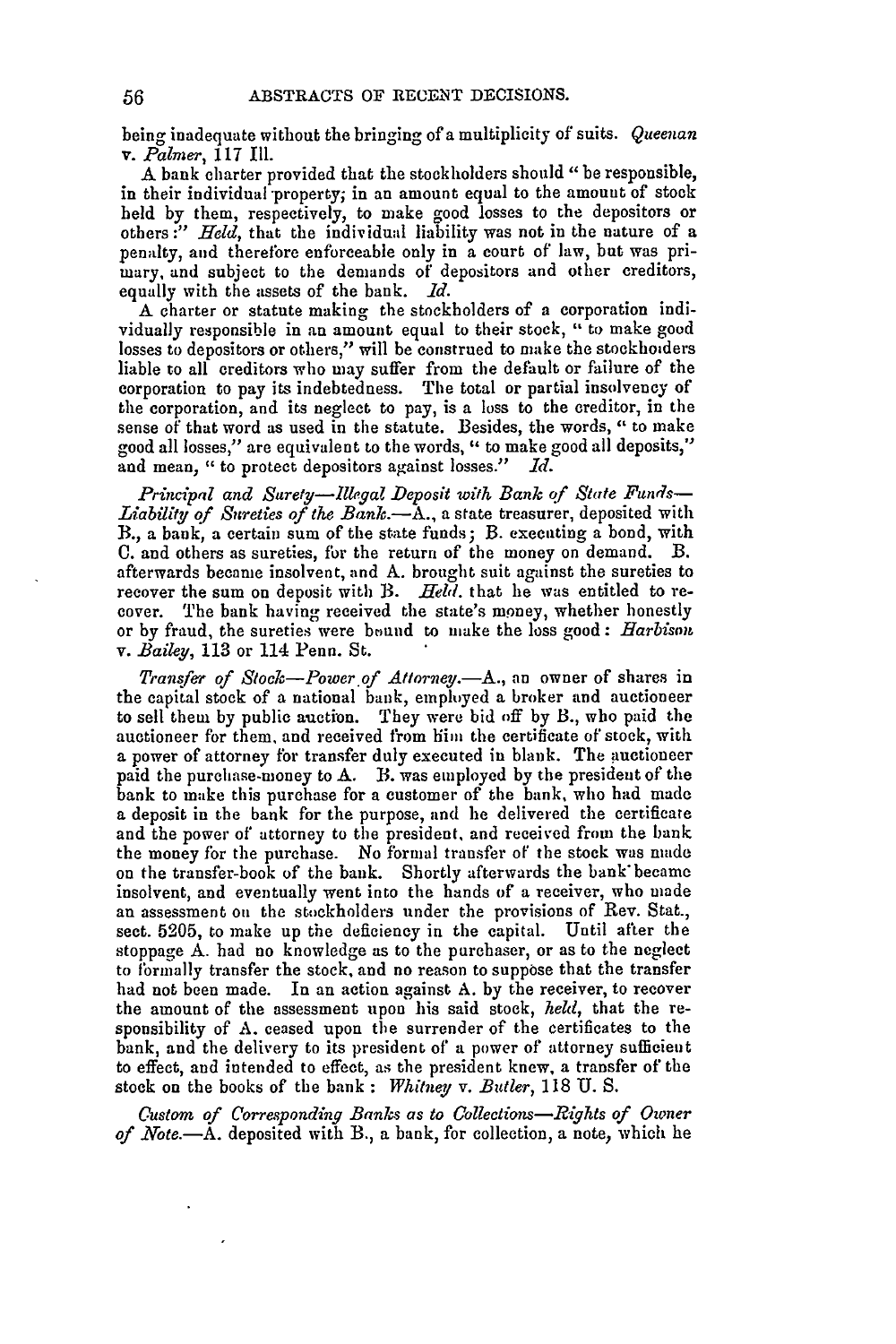endorsed in blank. B. sent it to its correspondent, C., endorsed **:** "Pay N., cashier, or order, for aqcount of B." C. gave nothing for the note, and afterwards collected the amount of it. Prior to the collection B. became insolvent, and was indebted to **0.** in the sum of **\$7000,** and **0.** applied the proceeds of the note to this indebtedness. *Held,* upon a suit by A. against 0., that the usage or custom between B..and **0.** to apply the collections to overbalances could not prevail, and that C. was liable to A. for the amount of the note: *Hackett v. Reynolds,* **113** or 114 Penn. St.

CHATTEL MORTGAGE. See *Landlord and Tenant*.

## COMMISSIONS. See Will.

## CONSTITUTIONAL LAW.

*Railroad- Unjust Discrimination- Construction of Statute.-A* statute of Illinois enacts that, if any railroad company shall, within that state, charge or receive for transporting passengers or freight of the same class, the same or a greater sum for any distance than it does for a longer distance, it shall be liable to a penalty for unjust discrimination. The defendant in this case made such discrimination in regard to goods transported over the same road or roads, from Peoria, in Illinois, and from Gilman, in Illinois, to New York: charging more for the same class of goods carried from Gilman than from Peoria, the former being eighty-six miles nearer to New York than the latter, this difference being in the length of the line within the state of Illinois. *Held*, 1. This court follows the Supreme Court of Illinois in holding that the statute of Illinois must be construed to include a transportation of goods under one contract and by one voyage from the interior of the state of Illinois to New York. 2. This court holds further that such a transportation is "commerce among the states," even as to that part of the voyage which lies within the state of Illinois, while it is not denied that there may be a transportation of goods which is begun and ended within its limits, aud'disconnected with any carriage outside of the state, which is *not* commerce among the states. 3. The latter is subject to regulation by the state, and the statute of Illinois is valid as applied to it. But the former is national in its character, and its regulation is confided to Congress exclusively, by that clause of the constitution which empowers it to regulate commerce among the states. 4. The cases of *Munn* v. *Illinois,* 94 U. **S.** 113, *Cicago, Burlington & Quincy Railroad* v. *Iowa,* Id. **J155,** and *Peil v. Chicago & NZorthwestern Railway,* Id. 164, examined in regard to this question, and held, in view of other cases decided near the same time, not to establish a contrary doctrine. **5.** Notwithstanding what is there said, this court holds now, and has never consciously held otherwise, that a statute of a state, intended to regulate or to tax or to impose any other restriction upon the transmission of persons or property or telegraphic messages from one state to another, is **not** within that class of legislation which the states may enact in the absence of legislation by Congress ; and that such statutes are void even as to that part of such transmission which may be within the state. **6.** It follows that the statute of Illinois, as construed by the Supreme Court of the state, and as applied to the transaction under consideration, is forbidden by the Constitution of the United States, and the judgment of that court is reversed: *Wabash, &c., Railway v. illinois,* **118 U.** S. WAITE. **C. J.,** BRADLEY and GRAY, JJ., dissent.

VoL. XXXV.-S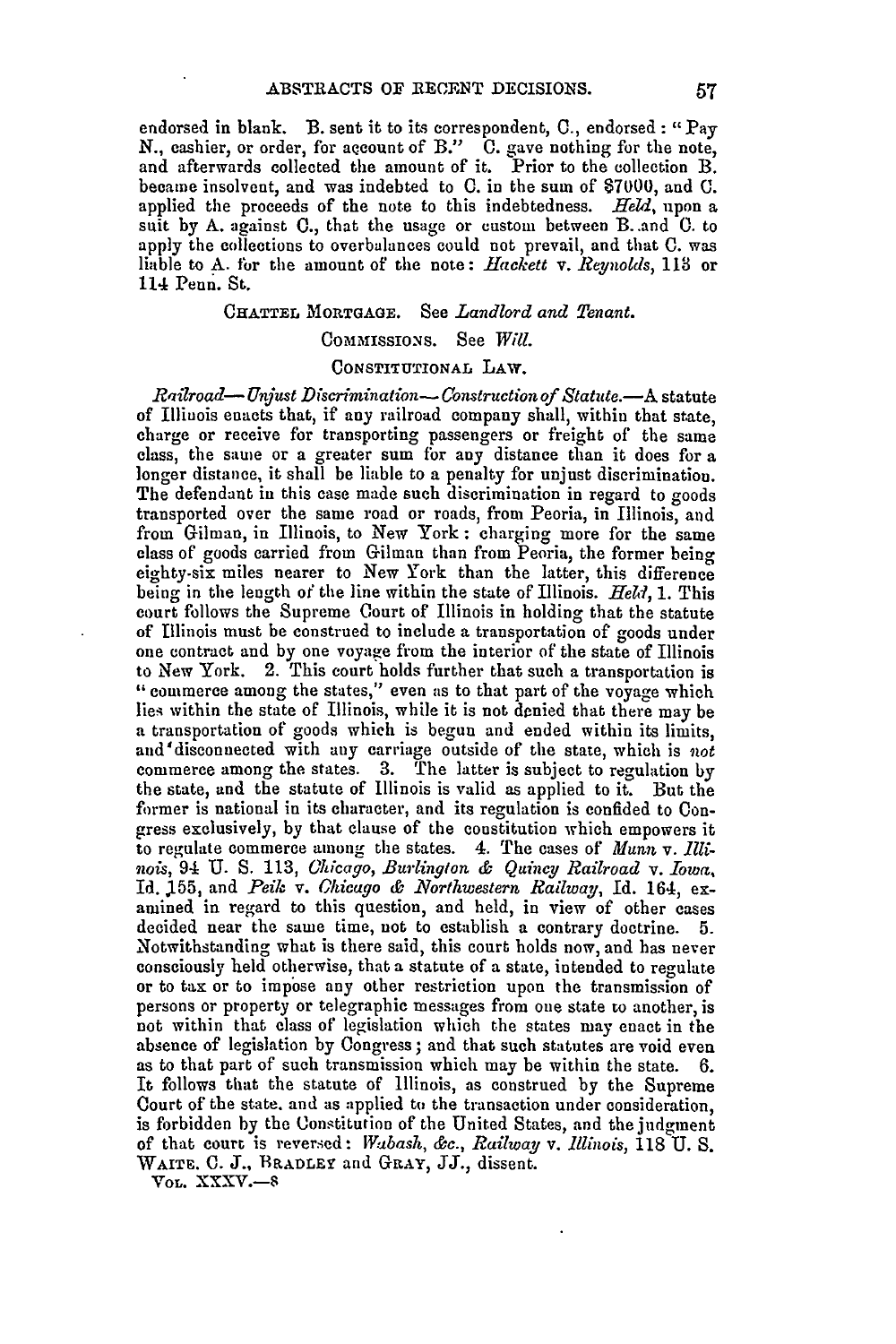*Oleornargarine-Prohlbition of Manufacture of declared (onstitututional as a Proper .Exercise of the Police Power.-All* doubts as to the constitutionality of an Act of Assembly should be resolved in favor of its validity: *Powell v. Commonwealth,* 113 or 114 Penn. St.

The Act of May 21st 1885, prohibiting the manufacture and sale of oleomargarine, and the keeping of the same with intent to sell. falls within the power of the general assembly to legislate for the public health : *Id.*

The fact that individuals and corporations may suffer loss from this prohibition can have no effect when the legislature has declared that public safety require such prohibition **;** and to declare the act unconstitutional because, in the judgment of some, the legislature may have mistaken the public necessity for a law, would be to make the individual judgment superior to that of the legislature : *Id.*

The fact that a prohibited substance, in a pure state, may be wholesome, is irrelevant in a judicial inquiry, and hence it was not error to refuse to admit evidence to show that the article sold in this particular case was pure and wholesome: *Id.*

The mere fact that experts may pronounce a manufactured article, intended for human food, to be wholesome and harmless, does not render it incompetent for the legislature to prohibit the manufacture and sale of such article : *11.*

The test of the reasonableness of a police regulation, prohibiting the making and vending of a particular article of food, is not alone whether it is in part unwholesome and injurious ; but if it is of such a character that few will eat it, knowing its real character **;** if it is of such a nature that it can be imposed upon the public as an article of food which is in common use, and if there is probable ground for believing that entire prohibition of the article is the only way to prevent its fraudulent substitution for the real article in common use; then such a prohibition of its manufacture and sale may stand as a reasonable police regulation, although the article prohibited is, in fact, innocuous : *Id.* GORDON, *J.,* dissents.

#### **CORPORATION.**

*Stock owned by one* Person.-Where one person becomes the sole owner of all the stock of a private corporation, he may renounce his rights under the act of incorporation, and may conduct the business as a private individual, without corporate formalities: *Swift v. Smith, Dixon & Co.,* 65 Md.

#### **COSTS.** See *Will.*

### **CREDITOR'S** BILL. See *Subscription.*

### CRIMINAL LAW.

*Hurder-Afanslaughter-Faror Brevis.-Where* the prisoner's evidence shows that, after a conflict with the deceased, which left him paralyzed and unresisting, the prisoner "let go" of him, and went after and obtained his axe, neglecting to use a knife which lay at hand on the ground, and ended his helpless opponent's life therewith, such action cannot be held to be unpremeditated, and prompted by the frenzy engendered in the struggle, to reduce the crime to manglaughter, but shows such premeditation and design to kill as will amount to murder: *People v. Beckewith,* **103** or 104 N. Y.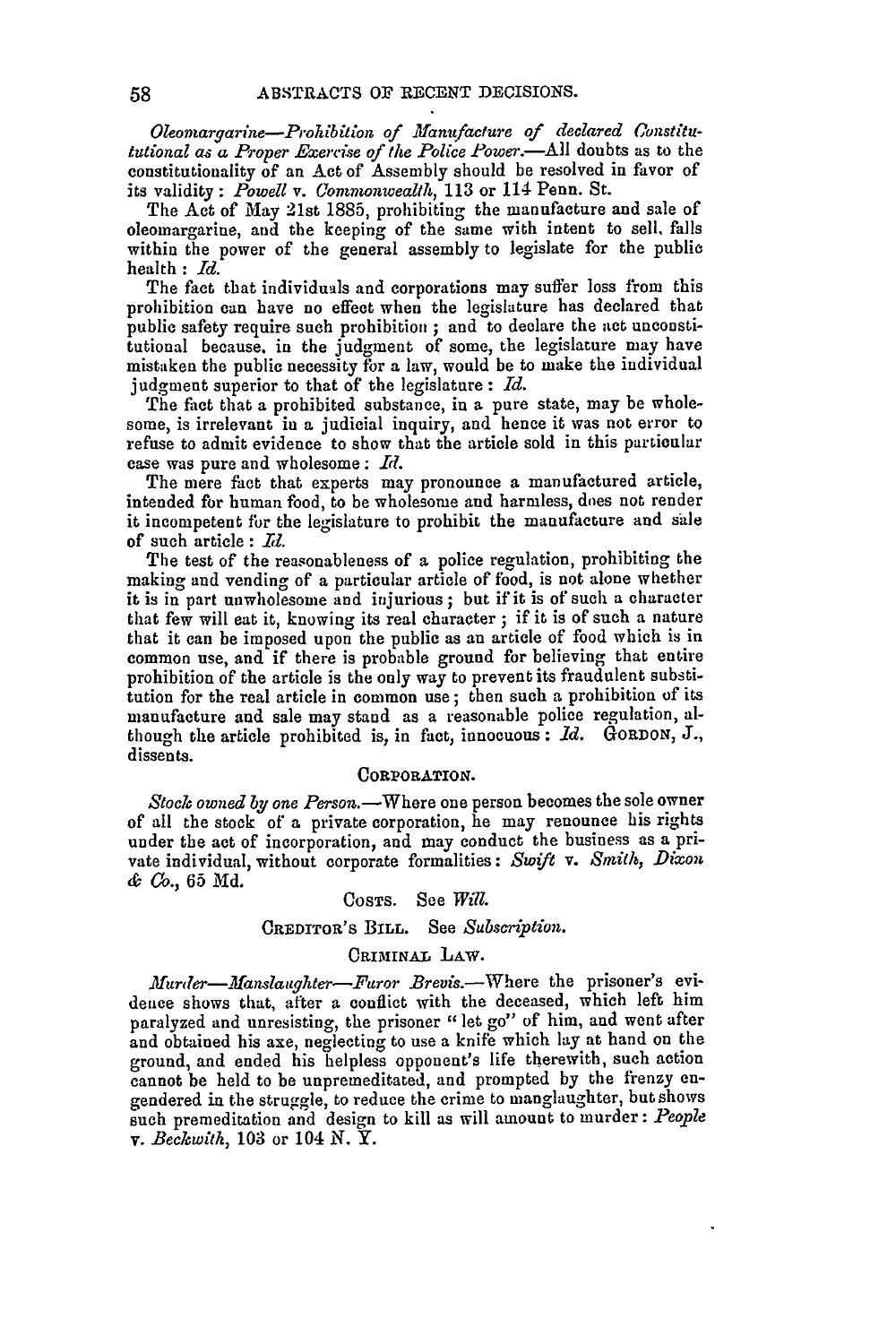#### DAMAGES. See *Landlord and Tenant.*

*Gonsequential- What recoverable* as.-In a common law action, plaintiff can recover under Article XVI., section **8,** of the constitution, for injury to his property, including noise, smoke, dirt, &c., which at common law are common annoyances, for which an action would not lie on behalf of an individual. He is not limited to such injuries as would have been actionable at common law, if the defendant had proceeded without legislative authority: *Pittsburgh, &c., Ry. v. McOutcheon, 113* or 114 Penn. St.

The inconvenience arising from the inoreased difficulty of access to the property; the ordinary danger from accidental fires to the buildings, not resulting from negligence, and generally all such matters as, owing to the peculiar location of the road, may affect the convenient use and future enjoyment of the property, are proper subjects for consideration. *Id.*

Damages are recoverable for injuries resulting from the operation of the road after its completion, not merely for those incident to its construction. *Id.*

# DEED. See *Waters and Water-courses.*

### DISCRIMINATION. See *Constitutional Law.*

#### EASEMENT.

When Appurtenant to Estate-Alley Way-Right of Purchaser-*Proof of Owner's Intention.-Where* the owner of two tenements, or of an entire estate, has so arranged and adapted them that one tenement or one portion of the estate derives a benefit and advantage from the other, of a permanent, open and visible character, and he sells a portion of the property, the purchaser will take the tenement or portion sold with all the benefits and burdens which so appear at the time of the sale to belong to it. It is not necessary in such case, that the easement claimed by the grantee must be really necessary for the enjoyment of the estate granted. It is sufficient if it is highly convenient and beneficial therefor : *Cihak v. Klehr*, 117 Ill.

In this case, the agent of the owner of three lots (19, 20 and 21), lying parallel to each other and adjoining, for convenience in leasing, made a plat of lots 20 and 21, dividing them transversely into four lots, leaving an alley ten feet wide off the ends of such lots next to lot 19, which accommodated that lot as well as the other four of the subdivision, and was highly convenient and beneficial to lot 19. The agent in negotiating for the sale of the half of lot 19 next to the alley, exhibited to the purchaser a plat showing such alley, acknowledged by the lot owner, and promised to have the same recorded, and the sale was closed by the purchaser on the assurance and belief that such alley was an easement to his lot, and the owner, in making sales and conveyances of the other lots, sold with reference to such plat, and reserved off the end of each of the four lots ten feet next to lot 19, and finally put such plat on record, on which the alley was marked " reserved for private alley :" *Held,* that such alley became and was an easement appurtenant to lot **19,** which could not be destroyed by the owners of the other lots without the concurrence of the purchaser of lot 19. In such case, the subsequent sale of lots by such plat, reserving the alley, implied knowledge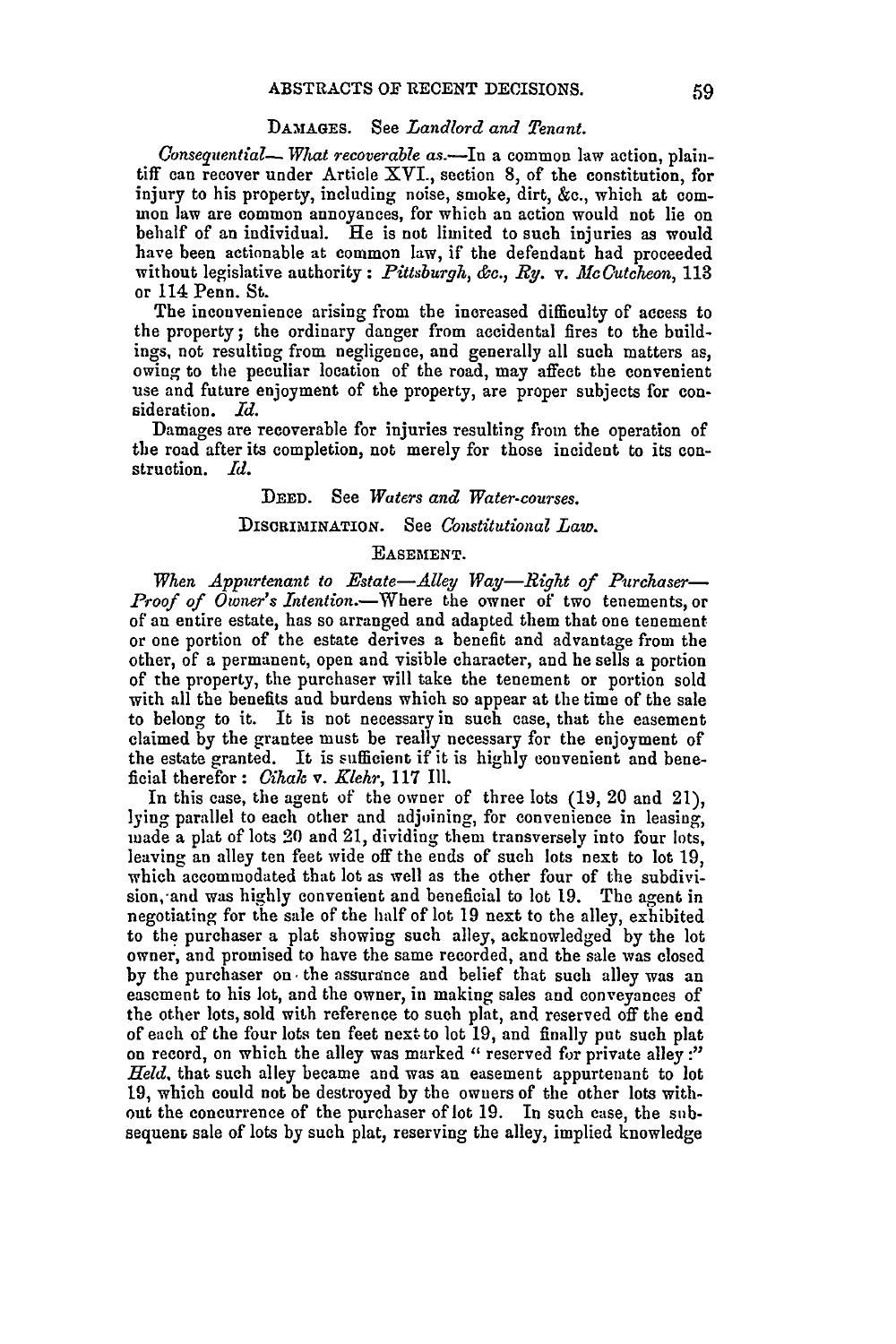by the owner of the same, and was evidence tending to show his adoption and confirmation of the snbdivision **:** *Id.*

Where it becomes material to show a party's intention in regard to the object and purpose of an alley between his lots, it is not competent to prove, by a witness, that the intention of the owner was to reserve the alley for lots on one side thereof only. It is not competent for a witness to testify to another's intention. All that is proper in such case, is, to testify to acts and declarations, as showing intention, when the question is, what others dealing with the property had reason to believe was the intention, from the circumstances, and acts done **.** *Id.*

EQUITY. See *Vendor and Purchaser.*

## ExEcuTOR. See *Will.*

### INJUNCTION. See *Landlord and Tenant.*

## INSURANCE. See *Tax.*

Lightning *Clause-Live Stock-Mention in Policy of Building where Live Stock is* contained, *does not confine the Risk to that Place- (eneral Conditions, when held Inapplicable toParticular Risk.*—Where a horse or other live stock is described in a policy of insurance against fire, to which is attached a clause of indemnity against lightning, as *"* contained in" a certain building, such description is not a contract or warranty on the part of the insured that the horse will be kept all the time in that building, or that the insurance shall cease when the horse is away from that building. The insurance is recoverable where the horse is killed by lightning while pasturing in an adjoining field. *Baus v. Fire Association of Phila.,* 113 or 114 Penn. St.

The terms and conditions of a policy of insurance will be construed with reference to the particular species of property insured, so as to give effect to the intention which the parties may reasonably be presumed to have had in view when the contract was made. *Id.*

A lightning clause attached to a policy of fire insurance, " subject to the terms and conditions of the policy," refers only to such terms and conditions as are applicable to insurance against lightning. *Id.*

## LANDLORD **AND TENANT.**

Lien *Clause in a Lease*— Chattel Mortgage.—Where, in a lien clause of a lease, a lessor agreed with the lessee, a retail merchant, that in default of paying the rent, or in case of seizure of his goods under legal process, the lien should be enforced against all the goods and personal property on the demised premises, in the same manner as if it were a chattel mortgage, and it was further stipulated that the lessee should remain in possession of the mortgaged goods, and might continue to deal with them in the prosecution of his business, the said lien clause, though valid between the parties, both as to property in existence and on the demised premises when the lease was executed, and as to that afterward acquired, is fraudulent on its face as to creditors, and therefore void as to an assignee of the lessee : *Reynolds* v. *Ellis,* 103 or 104 *N.* Y.

*Lease of Foundry-Obligation, to furnish Steam-Damages.-In* <sup>a</sup> lease of a foundry, adjoining the lessor's rolling mill, in which the boilers were heated over the furnaces, together with the yard space, joint use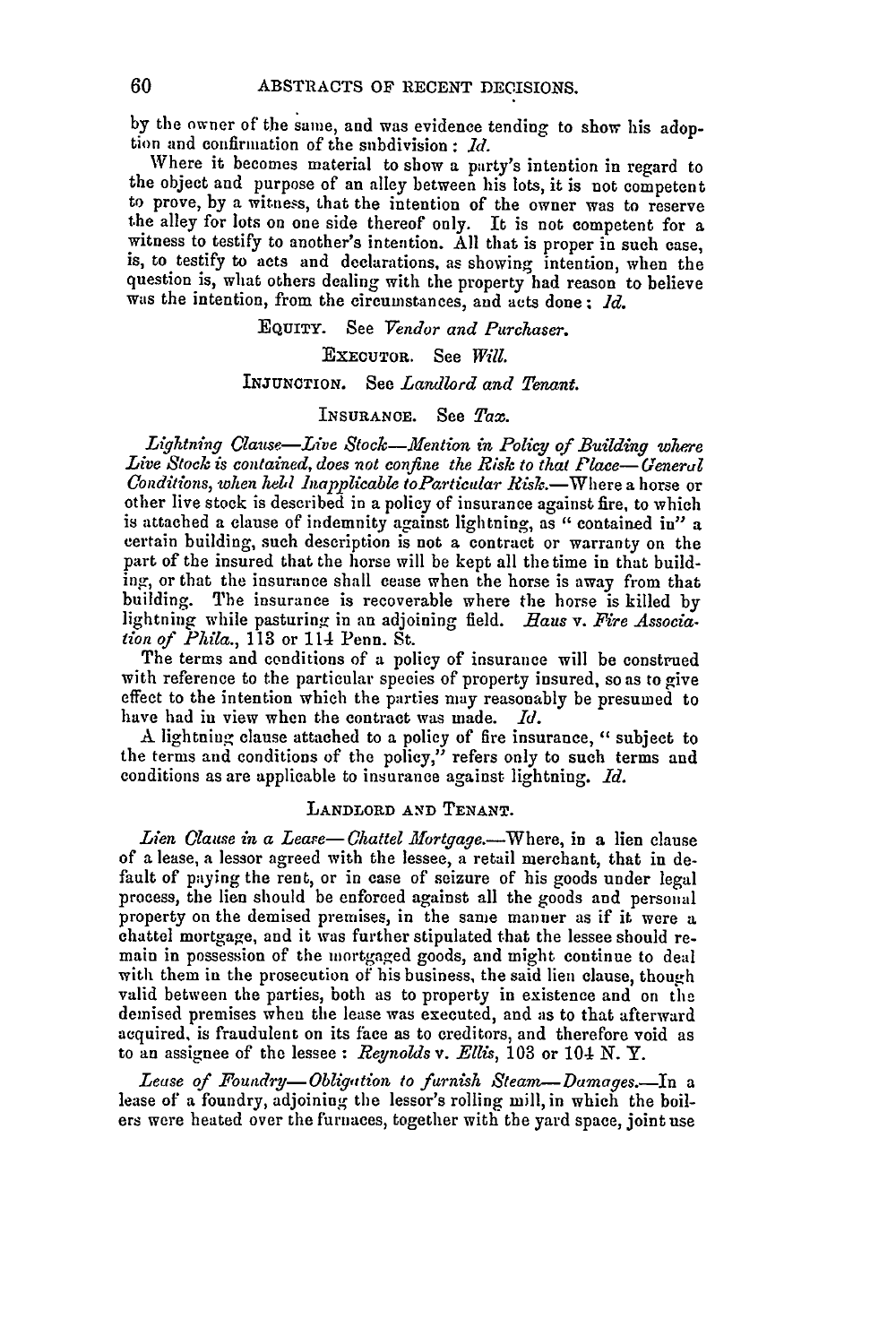of pattern shop and engine room adjoining, in which were engine and machinery but no boiler, at a fixed rent and for a definite term, a cove- nant that the lessee "shall pay fifteen cents per hour for the steam furnished to his engine," does not, without more, impose upon the lessor an obligation to furnish steam to the lessee's engine. It is mecely a cove- nant that **if** the lessor furnishes steam and the lessee uses it, the lessee shall pay for it at the rate of fifteen cents per hour: *Penn Iron Co.* v. *Dillon,* 113 or 114 Penn. St.

It would be otherwise, if furnishing steam were a necessary incident to a lease of the premises **:** *id.*

The measure of damages for the breach of a particular covenant in a lease is not the value of the lease or any part of it, but the loss actually resulting from the breach **:** *Id.*

*Perpetual Lease- Waste-Injunction.*- Equity will restrain a tenant under a lease for perpetual renewal, from tearing down and removing a dwelling house from the demised premises, if it be made to appear that such removal would greatly impair and endanger the security for **the** rent reserved **;** but so long as the rent is not rendered insecure thereby, the right of the tenant to take down and build up, alter, remodel and reconstruct at his own pleasure, ought not to be interfered with : Crowe *v. Wilson,* 65 **Md.**

## LIABILITY. See *Banks; Subscriptions.*

### LIMITATIONS, **STATUTE OF.**

A new promise, to repel the bar of the Statute of Limitations must be clear, positive, and distinctly refer to the debt sued upon. It must be nmade to the party, his agent or attorney. **A** promise to a third party **will** not be recognised: *Russey v. Kirkman,* **95** or 96 **N. C.**

An unqualified acknowledgment of a subsisting indebtedness, whether made to the plaintiff or his agent, or to a stranger, is sufficient in this state, to remove the bar of the Statute of Limitations: *Stewart v. Gar* $rett$  and *Maus*, 65 Md.

NOTES **AND** BILLS. See *Banks.*

NOTICE. See *Vendor and Purchaser.*

POWER or ATTORNEY. See *Banks.*

PRINCIPAL **AND** SURETY. See *Banks.*

RAILROADS. See *Constitutional Law.*

RELEASE. See *Will.*

STOCK. See *Banks; Corporations; Subscriptions.*

#### SUBSRIPTIONS.

*Unpaid Subscriptions-Assignment- Creditor's Bills-Liabilty of Original Subscribers and Trausferrees.-A* subscriber who recognises the existence of a corporation by paying for certain shares and transferring others, thereby affirms and recognises his contract, and is estopped from afterwards denying it: *Bell's Appeal,* **113** or 114 Penn. St.

An informal *ex parte* transfer of stock in writing with a private agree-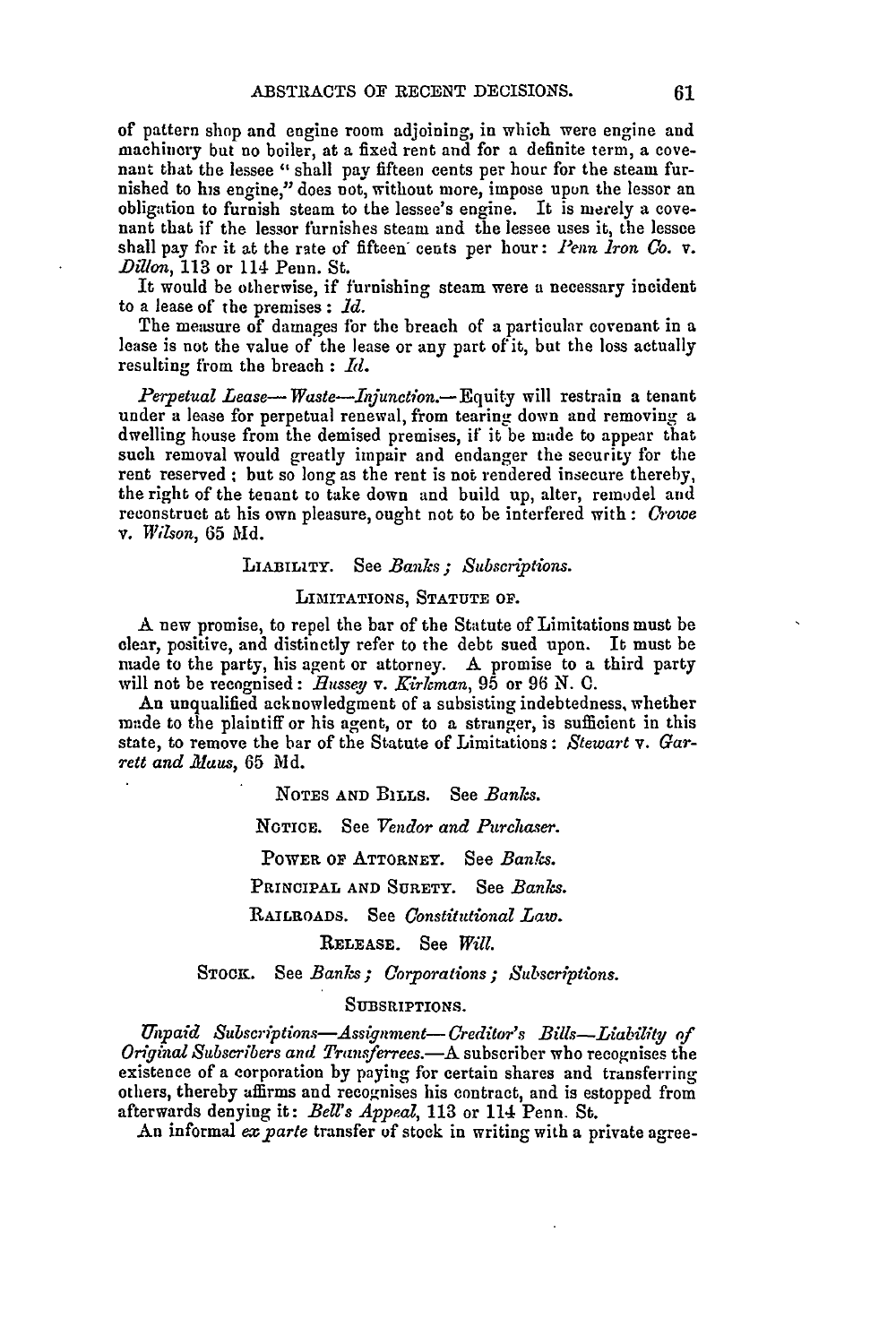ment of the transferree, that the transferrer shall not be further liable on the stock, the transaction never appearing on the books of the company, does not relieve the transferrer of liability: *Id.*

Where a bill is filed **by** a creditor of a corporation to collect the unpaid subscriptions of stockholders, no decree can be made where there is no ascertainment of any actual, specific debts, no designation of creditors, no adjudication upon the claims of intervening creditors, no determination that the unpaid capital is needed for the payment of debts, nor how much of the capital remained unpaid, nor by whom it was owing. All these things are indispensable to the making of a correct and valid decree: *Id.*

The obligation upon the stockholders is not statutory, but equitable, arising out of the equitable principle that the capital stock of the corporation is a trust fund for the payment of its debts. Only so much of the unpaid capital as is necessary for the payment of the debts can **be** called, and that after all other assets are exhausted ; it is manifest, therefore, that there must be an account taken of the debts, assets, and unpaid capital on which to base a decree for an assessment of the amount due **by** each stockholder : *Id.*

Transferrees of stock of corporations have been held not liable for unpaid amounts of the subscriptions upon calls made subsequent to the assignment to them in two classes of cases, viz. **:** (a) Those turning upon the construction of the peculiar provision of particular charters : and *(b)* Those arising in the construction of charters issued under the provisions of the General Railroad Act of 1849, and governed by section seventh of that act: *Id.*

But in the general run of cases the equitable principle that the capital is a trust fund for the payment of debts requires that the assignee who has come into privity with the company **by** the transfer to him of shares subject to unpaid calls, is liable to contribute his quota to the trust **by** making up the payments to the full par value of the stock : *Id.*

## TAx.

*Foreign Insurance Company-Tax on Premiums.-A* Pennsylvania fire insurance corporation began doing business in New York in 1872, and continued it afterwards till 1882, receiving from year to year certificates of authority from the proper officer, under a statute of New York passed in 1853. Chapter 694 of the laws of New York, of 1865 as amended by **c.** 60 of the laws of 1875, provided that whenever the laws of any other state should require from a New York fire insurance company a greater license fee than the laws of New York should then require from the fire insurance companies of such other state, all such companies of such other state should pay in New York a license fee equal to that imposed by such other state on New York companies. In 1873, Pennsylvania passed a law requiring from every insurance company of another state, as a pre-requisite to a certificate of authority, a yearly tax of 3 per cent. on the premiums received by it in Pennsylvania during the preceding year. In 1882, the insurance officer of New York required the Pennsylvania corporation to pay, as a license fee, a tax of **<sup>3</sup>**per cent on the premiums received by it in New York in 1881. In a suit against such corporation, in a court of New York, to recover such tax, it was set up as a defence, that the tax was unlawful, because the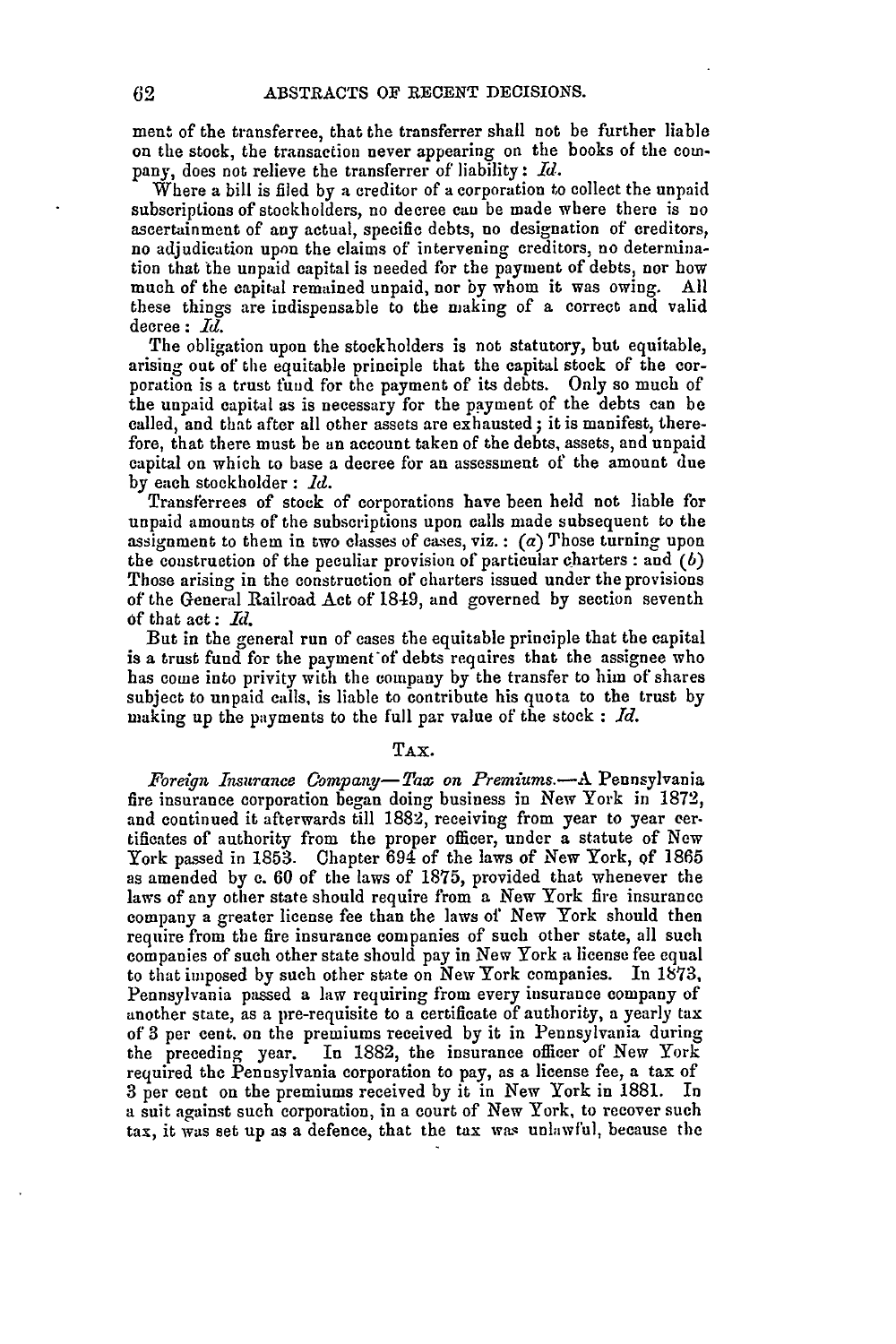corporation was a "person" within the "jurisdiction " of New York, and " the equal protection of the laws" had been denied to it, in violation of a clause in the Fourteenth Amendment to the Constitution of the United States. On a writ of error to review the judgment of the highest court of New York, overruling such defence, *Held,* that such clause had no application, because, the defendant being a foreign corporation, was not within the jurisdiction of New York, until admitted by the state on a compliance with the condition of admission imposed, namely, the payment of the tax required as a license fee. The business carried on by the corporation in New York was not a transaction of commerce: *Phila. Fire Ass. v. New York,* **118 U. S.**

#### Trust.

*Deed of-To Secure a Debt-nsurance Money in Hands of Trustee -Proper Application.-A* trustee, in pursuance of a provision in the deed of trust, received insurance money for a loss by fire.of the buildings on the mortgaged premises, in a case where the trust deed required the mortgagor to keep the property insured for the further security of the debt, which had not matured and become payable **:** *Held,* that the money so received took the place of the buildings destroyed, and was in the trustee's hands a part of the security for the debt **:** *Fergus* v. *Wilmarth,* **117** Il1.

In such case, the trustee is the agent of both the mortgagor and the holder of the mortgage debt, in respect to the money, and as the principal debt was not due, and no default had been made in the payment of the interest, the trustee could not apply the fund to the reduction of the debt without the consent of the debtor. Nor could be pay over the same to the mortgagor on his mere promise to expend the same in replacing the buildings destroyed : *Id.*

A mortgagor insured the buildings on the premises in the name of the trustee, as a further security for the debt. Before the mortgage debt became due, a loss by fire occurred, and the insurance company paid the insurance money to the trustee, who retained the same, the mortgagor being unwilling to have it applied in reduction of the debt, and, on the request of the mortgagor, deposited the same in a bank of good credit and standing at the time, but which afterward failed. At no time did the trustee have the note or trust deed in his possession, and he did not receive the money as the agent of the creditor : *Held,* on bill to foreclose the deed of trust, that the mortgagor was not entitled to have any part of the insurance money, so received by the trustee, and afterwards lost by the failure of the bank, applied as a payment on the mortgage debt: *Id*

## **VENDOR AND PURCHASER.**

*Notice- Fquity-Occnpant on Premises.-A* purchaser of land is conclusively presumed to have notice of all equities of persons other than his vendor, in possession of the premises. He should be diligent in informing himself of the condition of the title, and any loss incurred in consequence of his failure to do so, as between him and the occupant, must be borne by the former: 95 or 96 *N.* **C.**

WASTE. See *Landlord and Tenant.*